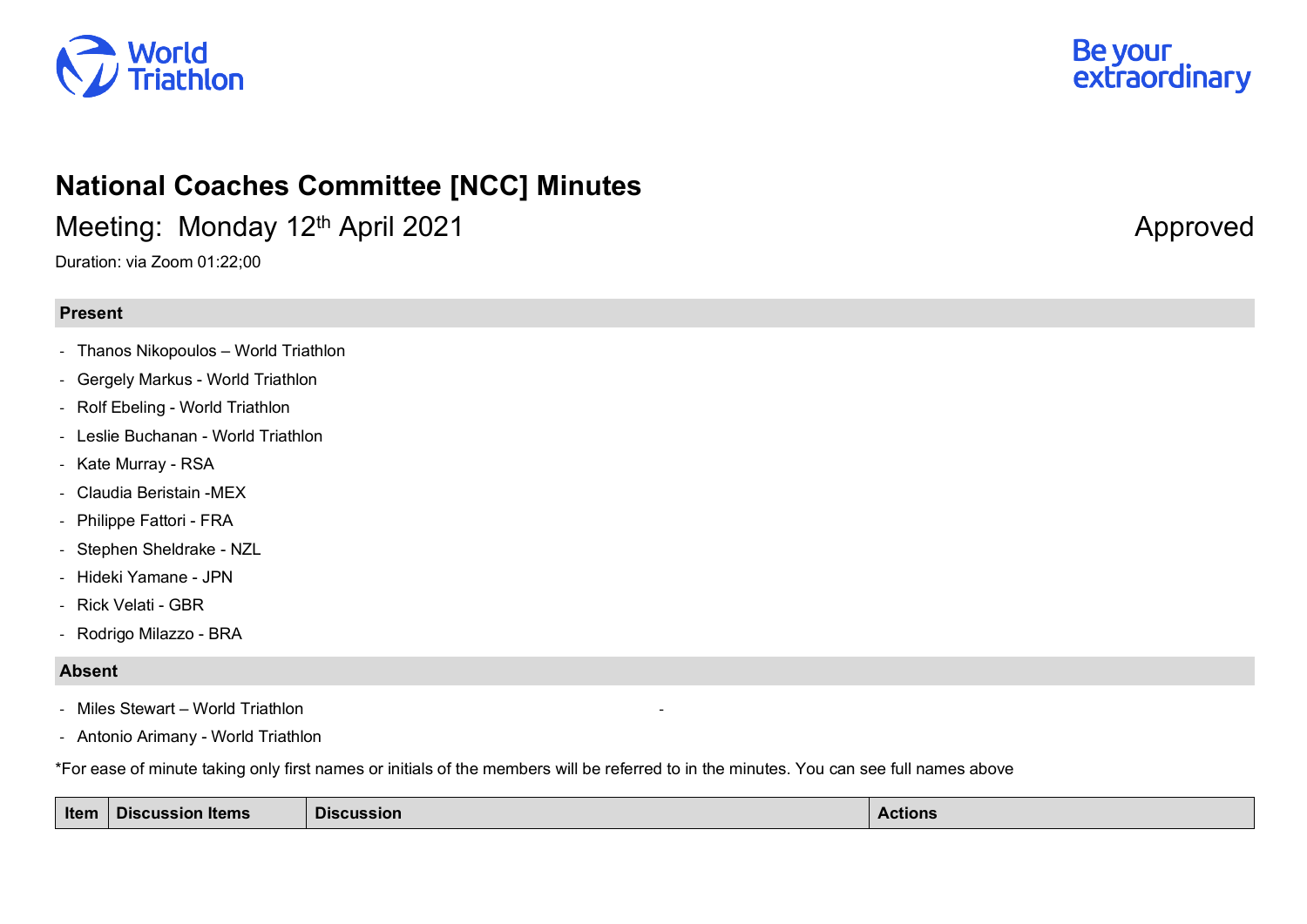

|                | Opening remarks                                                                                                                                                                                                                                                                                                                                                                                                  | - KM introduced agenda items;                                                                                                                                                                                                                                                                                                                                                                                                                                                                                                                                                                                                                                                                                                                                                                                                                                                                 | Asked for rationale behind WT / EB decisions<br>and clarity on several matters; the email<br>questions are listed in 'Discussion Items'.<br>- NOTE; main aim of this meeting was to go<br>through the questions and understand the<br>situation we are all in a bit better so 'actions' are<br>fairly limited! |
|----------------|------------------------------------------------------------------------------------------------------------------------------------------------------------------------------------------------------------------------------------------------------------------------------------------------------------------------------------------------------------------------------------------------------------------|-----------------------------------------------------------------------------------------------------------------------------------------------------------------------------------------------------------------------------------------------------------------------------------------------------------------------------------------------------------------------------------------------------------------------------------------------------------------------------------------------------------------------------------------------------------------------------------------------------------------------------------------------------------------------------------------------------------------------------------------------------------------------------------------------------------------------------------------------------------------------------------------------|----------------------------------------------------------------------------------------------------------------------------------------------------------------------------------------------------------------------------------------------------------------------------------------------------------------|
| $\overline{2}$ | Please could Leslie and<br>Miles explain the<br>reasoning around the<br>board's decision to<br>return to Olympic and<br>World ranking<br>qualification events?                                                                                                                                                                                                                                                   | LB explained personal decision-making process in EB meeting.<br>Balance of athletes having opportunity to race and not having any races.                                                                                                                                                                                                                                                                                                                                                                                                                                                                                                                                                                                                                                                                                                                                                      |                                                                                                                                                                                                                                                                                                                |
| 3              | - As stated in the<br>provided document by<br>World<br>Triathlon, Olympic<br>Qualification would be<br>restarted when all<br>potential eligible<br>athletes for the<br><b>Olympic Games are</b><br>allowed to travel to<br>any country where<br>events are held. The<br>qualification criteria<br>document that all NFs<br>have received from<br>the IOC states that: To<br>be eligible to<br>participate in the | RM offered perspective from Brasil regarding travel issues.<br>PF offered perspective from France regarding travel issues.<br>Concern over quarantine in 'red-list' countries and finances associated<br>with athletes and countries.<br>Issues raised about travel restrictions and competition cancellations in<br>countries. This is different for World Triathlon Olympic qualification<br>events which can be put on. The main discussion is that teams can travel<br>to race BUT there is no guarantee of what happens around the race<br>[finances in quarantine, doubts of returning home].<br>CB raised possibility of funds from World Triathlon to help finances for<br>countries who cannot afford travel to Olympic qualification purposes.<br>RE clarified point of Tokyo Olympic Games [5 qualification races] and<br>how sport needs to 'stay alive' to this short-term goal. | Funding needs follow up and 'case by case'<br>clarity GM / AA to follow up.<br>The discussion highlights the importance of<br>understanding each other's perspective and<br>unique country situation [regards travel, rules,<br>finances, risk etc]. it is very sensitive and must<br>be respected.            |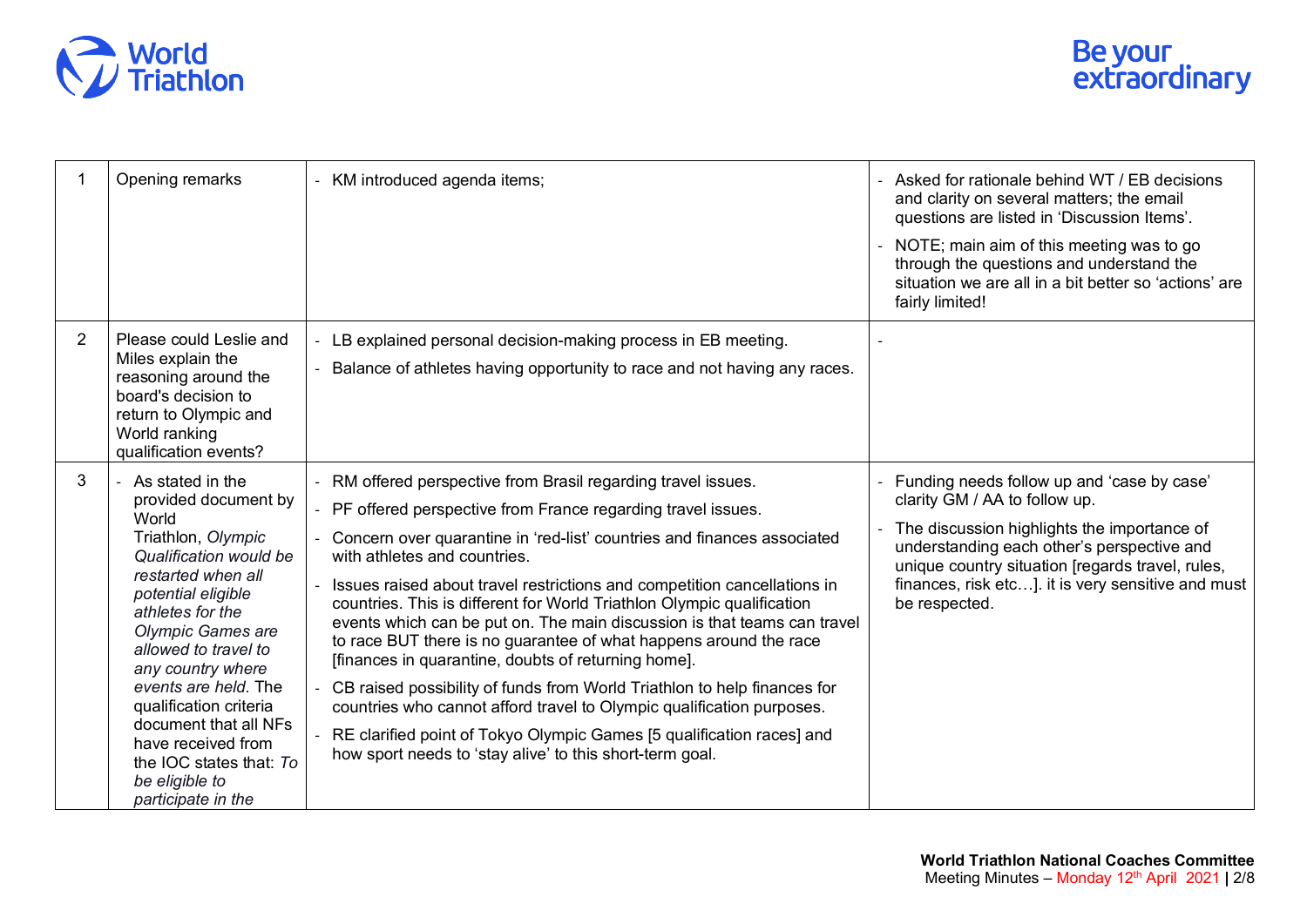

|                | <b>Olympic Games</b><br>Tokyo 2020, all<br>athletes must meet<br>one of the following<br>requirements - being<br>among the top 140 in<br>the ITU Individual<br><b>Olympic Qualification</b><br>Ranking for<br>qualification places.<br>There are 17 Men and<br>17 Women from Latin<br>America among the<br>top 140, and they are<br>experiencing extreme<br>travel restrictions to<br>the upcoming races in<br>Europe. What has<br>been proposed by<br>World Triathlon, with<br>these athletes who are<br>more than 10% of the<br>eligible field? |                                                                                                                                                                                                                                                                                                                                                                                                                |                                                                                                                                                                                                                 |
|----------------|---------------------------------------------------------------------------------------------------------------------------------------------------------------------------------------------------------------------------------------------------------------------------------------------------------------------------------------------------------------------------------------------------------------------------------------------------------------------------------------------------------------------------------------------------|----------------------------------------------------------------------------------------------------------------------------------------------------------------------------------------------------------------------------------------------------------------------------------------------------------------------------------------------------------------------------------------------------------------|-----------------------------------------------------------------------------------------------------------------------------------------------------------------------------------------------------------------|
| $\overline{4}$ | The countries that<br>can't travel to the<br>events; this may stop<br>them from qualifying<br>for Tokyo and<br>significantly affect<br>their ability to keep<br>their world rankings<br>up. Therefore entries                                                                                                                                                                                                                                                                                                                                     | GM clarified why World rankings have to open up with the Olympic<br>ranking.<br>Complexity of TOKYO qualification process / targets and knock-on longer<br>term selections / qualifications / targets.<br>Discussed impact onto Paris qualification period starting at 'normal' point<br>of Olympic cycle - which would be mid 2022.<br>Importance of incentives such as Olympic qualification points to races | Possibility of closing world ranking window after<br>Tokyo qualification has finished - to pick up next<br>meeting.<br>Possibility to delay start of Paris qualification<br>window $-$ to pick up next meeting. |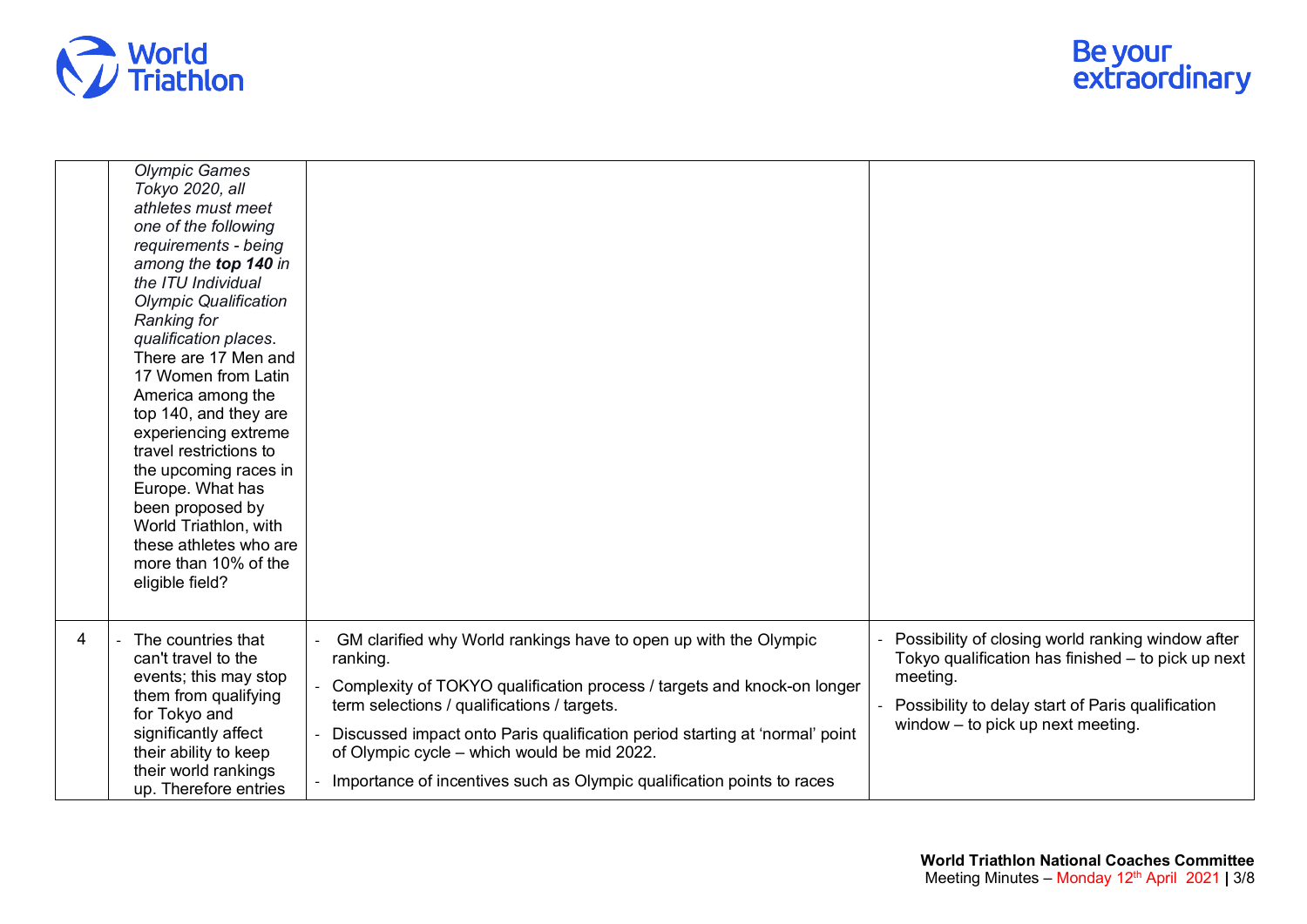

| in the future will<br>become more<br>complex. How will<br>World Triathlon allow<br>for this disadvantage<br>that athletes will have<br>in the future?                                                                                                                                                                                                                                    | RV, CB updates on examples from GBR and MEX in terms of funding<br>and costs associated with travel [tests etc]<br>Looking at regional / continental opportunities to 'rebuild' rankings and<br>easier opportunities for athletes to compete. |  |
|------------------------------------------------------------------------------------------------------------------------------------------------------------------------------------------------------------------------------------------------------------------------------------------------------------------------------------------------------------------------------------------|-----------------------------------------------------------------------------------------------------------------------------------------------------------------------------------------------------------------------------------------------|--|
| What will happen if an<br>L.<br>athlete (or several<br>athletes) gets sick with<br>Covid-19 when<br>travelling to an event?                                                                                                                                                                                                                                                              | Discussed the different bubble situations at races and LOC rules                                                                                                                                                                              |  |
| - After World Triathlon<br>cancelled the 2020<br>Sarasota World Cup,<br>then the 2020<br>Mooloolaba World<br>Cup points were no<br>longer considered. If<br>one of the current<br>events planned in the<br>2021 qualification<br>period gets cancelled,<br>will the same action<br>be taken to maintain<br>the points as they<br>were when they were<br>suspended at the end<br>of 2019? | Decisions taken last year were also based on recommendations from<br>NCC – the same process would happen again but there is currently no<br>plan.                                                                                             |  |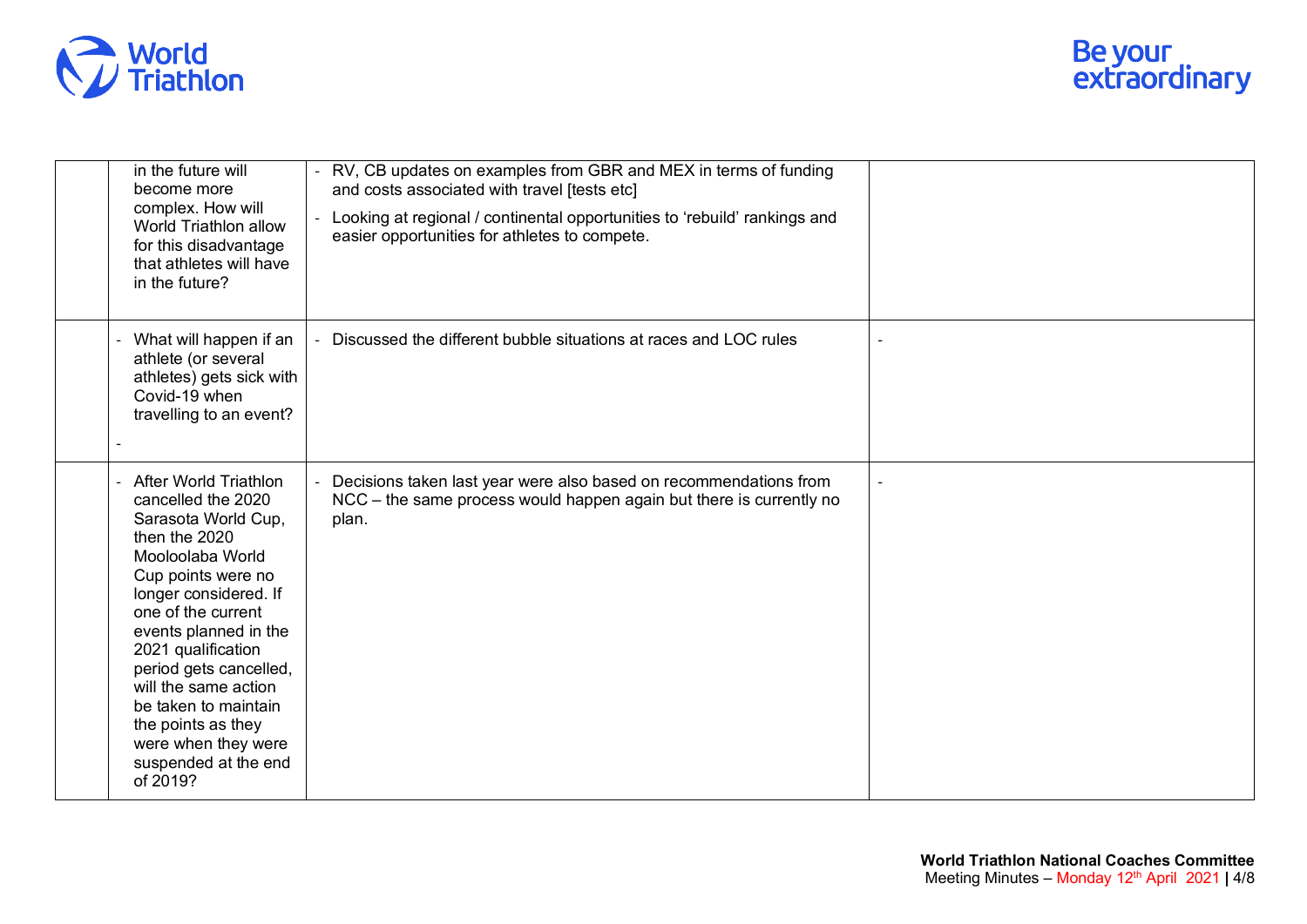

| In 2020 athletes were<br>already on their way to<br>Abu Dhabi when<br><b>World Triathlon</b><br>cancelled the 2020<br>Abu Dhabi World<br>Triathlon. Flights then<br>had to be rebooked,<br>and at the time, this<br>expense was covered<br>by travel insurance.<br>However, travel<br>insurance companies<br>have since changed<br>their policies, and now<br>the<br>athletes/federations<br>will incur the costs.<br>What will World<br>Triathlon do to support<br>athletes in this<br>situation, or will it be<br>down to the athletes<br>cover the extra costs? | Last year's decisions were unique and there were no bubbles, social<br>distance rules in place etc so events going ahead are more likely.<br>- Attributed funds can be looked at by WT - but also by athlete, NF etc |  |
|--------------------------------------------------------------------------------------------------------------------------------------------------------------------------------------------------------------------------------------------------------------------------------------------------------------------------------------------------------------------------------------------------------------------------------------------------------------------------------------------------------------------------------------------------------------------|----------------------------------------------------------------------------------------------------------------------------------------------------------------------------------------------------------------------|--|
| In the internal memo<br>sent out. Regarding<br>the Japanese events.<br>The document                                                                                                                                                                                                                                                                                                                                                                                                                                                                                | GM clarified Japanese situation in wanting to absolutely minimise any<br>outbreaks ahead of Tokyo OG - so there are a lot more restrictive<br>measures in place and greater budget. Essentially YOKOHAMA is the      |  |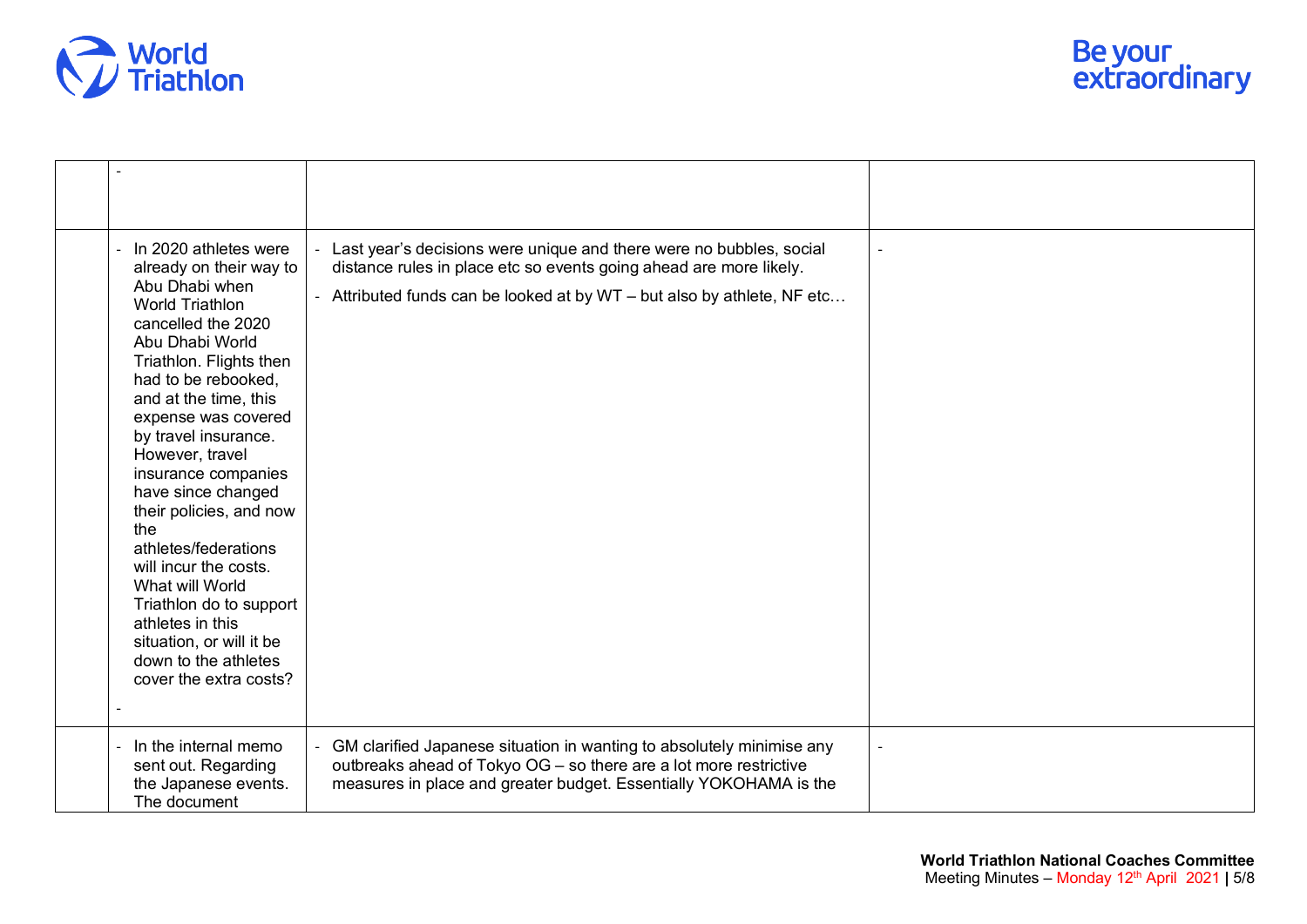

| increased travel<br>restrictions imposed<br>by the local<br>authorities, the 2021<br><b>World Triathlon Cup</b><br>Osaka has had to be<br>cancelled. If<br>Osaka was planned<br>for 08-09 MAY and<br>Yokohama is<br>scheduled for 15<br>MAY, one week later,<br>shouldn't the travel<br>restrictions apply the<br>same way as both<br>races are in the same<br>country? | afford or risk Yokohama.<br>Reminded of athlete track and bubble situation in Japan. |  |
|-------------------------------------------------------------------------------------------------------------------------------------------------------------------------------------------------------------------------------------------------------------------------------------------------------------------------------------------------------------------------|--------------------------------------------------------------------------------------|--|
| Regarding athletes<br>going after the new<br>flag slot, will<br>continental events<br>count towards a<br>qualification and what<br>will happen if any<br>continental<br>championships get<br>cancelled?                                                                                                                                                                 |                                                                                      |  |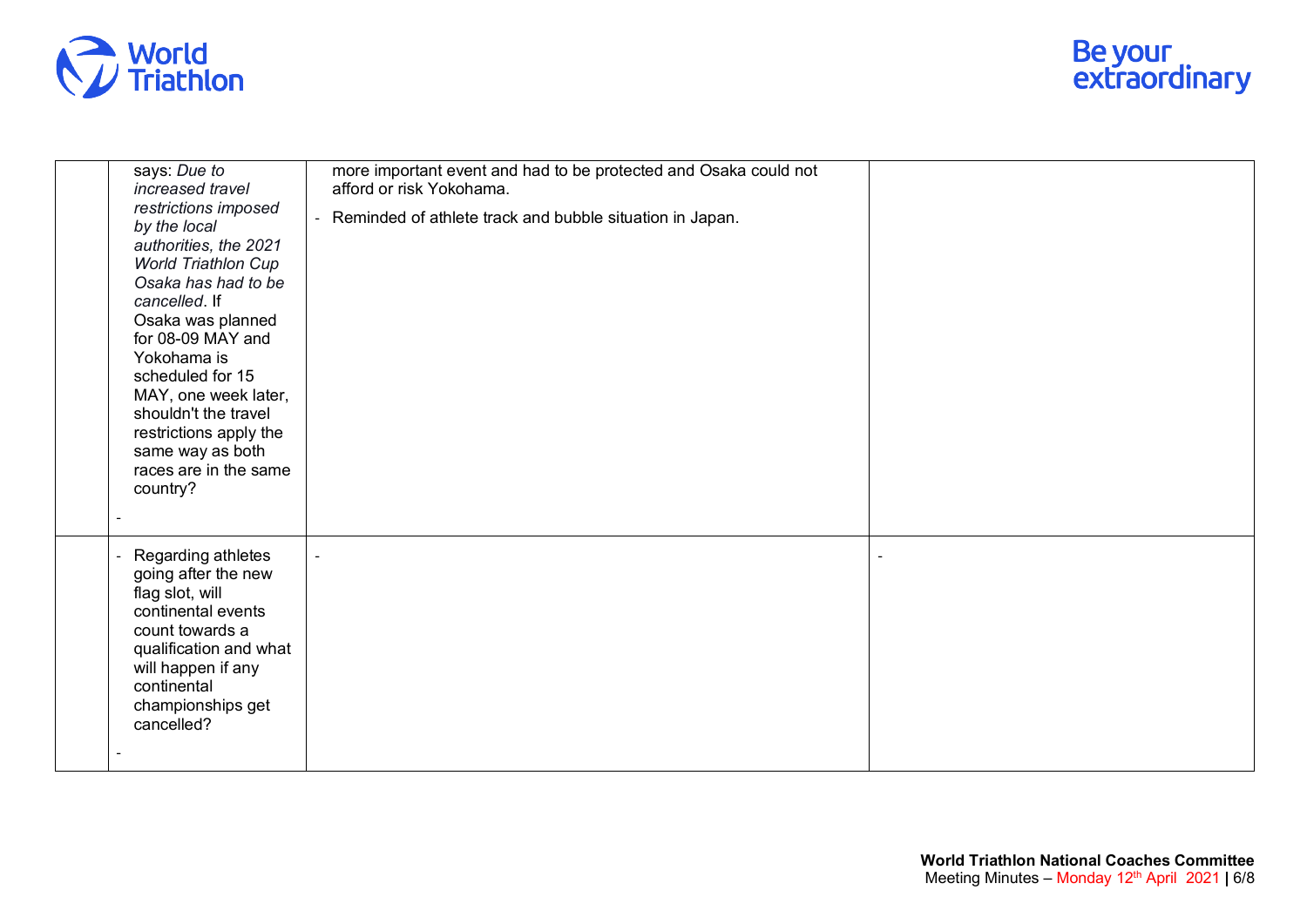



| - Are National                                 | COVID 19 rule added 2021 for event cancellations<br>$\blacksquare$ |  |
|------------------------------------------------|--------------------------------------------------------------------|--|
| Federations allowed                            |                                                                    |  |
| more flexibility on                            |                                                                    |  |
| withdrawal and                                 |                                                                    |  |
| substitution delays? A                         |                                                                    |  |
| few years ago, a                               |                                                                    |  |
| <b>National Federation</b>                     |                                                                    |  |
| could withdraw                                 |                                                                    |  |
| athletes from any start                        |                                                                    |  |
| list up to the Monday                          |                                                                    |  |
| before the competition                         |                                                                    |  |
| without any penalty.                           |                                                                    |  |
| Could the same                                 |                                                                    |  |
| flexibility be applied                         |                                                                    |  |
| for substitutions no                           |                                                                    |  |
| matter if there is an                          |                                                                    |  |
| event cancellation or                          |                                                                    |  |
| postponement?                                  |                                                                    |  |
| Regarding the                                  |                                                                    |  |
| document on rules                              |                                                                    |  |
| about Covid-19                                 |                                                                    |  |
|                                                |                                                                    |  |
| adjustments. 2.2.b.                            |                                                                    |  |
| b.) Non-penalised                              |                                                                    |  |
| replacements are                               |                                                                    |  |
| allowed at any World<br>Triathlon event in the |                                                                    |  |
|                                                |                                                                    |  |
| seven days after the                           |                                                                    |  |
| announcement of any                            |                                                                    |  |
| event cancellation or                          |                                                                    |  |
| postponement. Does                             |                                                                    |  |
| this mean that                                 |                                                                    |  |
| substitutions will be                          |                                                                    |  |
| possible during seven                          |                                                                    |  |